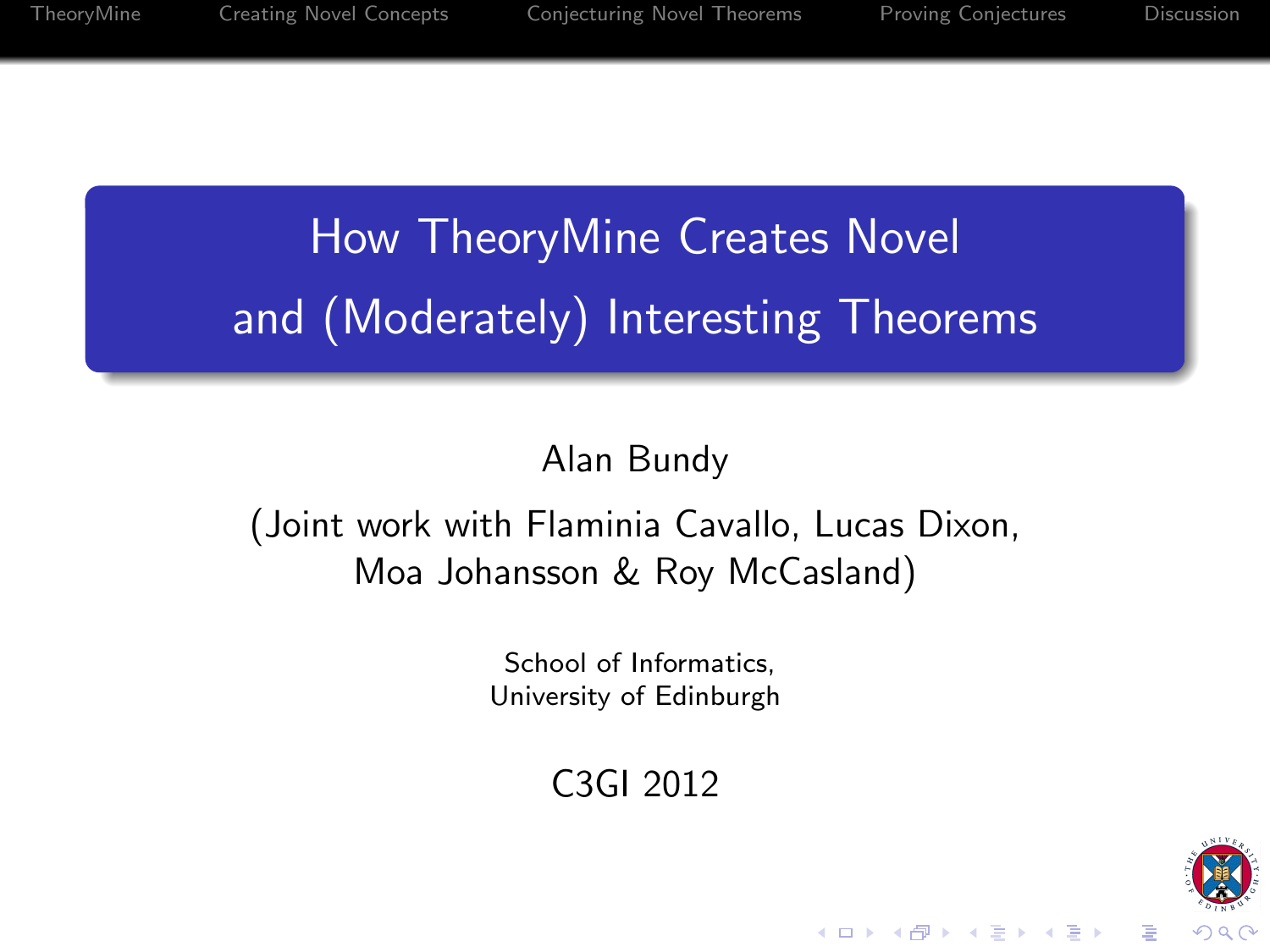# **Outline**



- [Creating Novel Concepts](#page-5-0)
- [Conjecturing Novel Theorems](#page-8-0)
- [Proving Conjectures](#page-10-0)



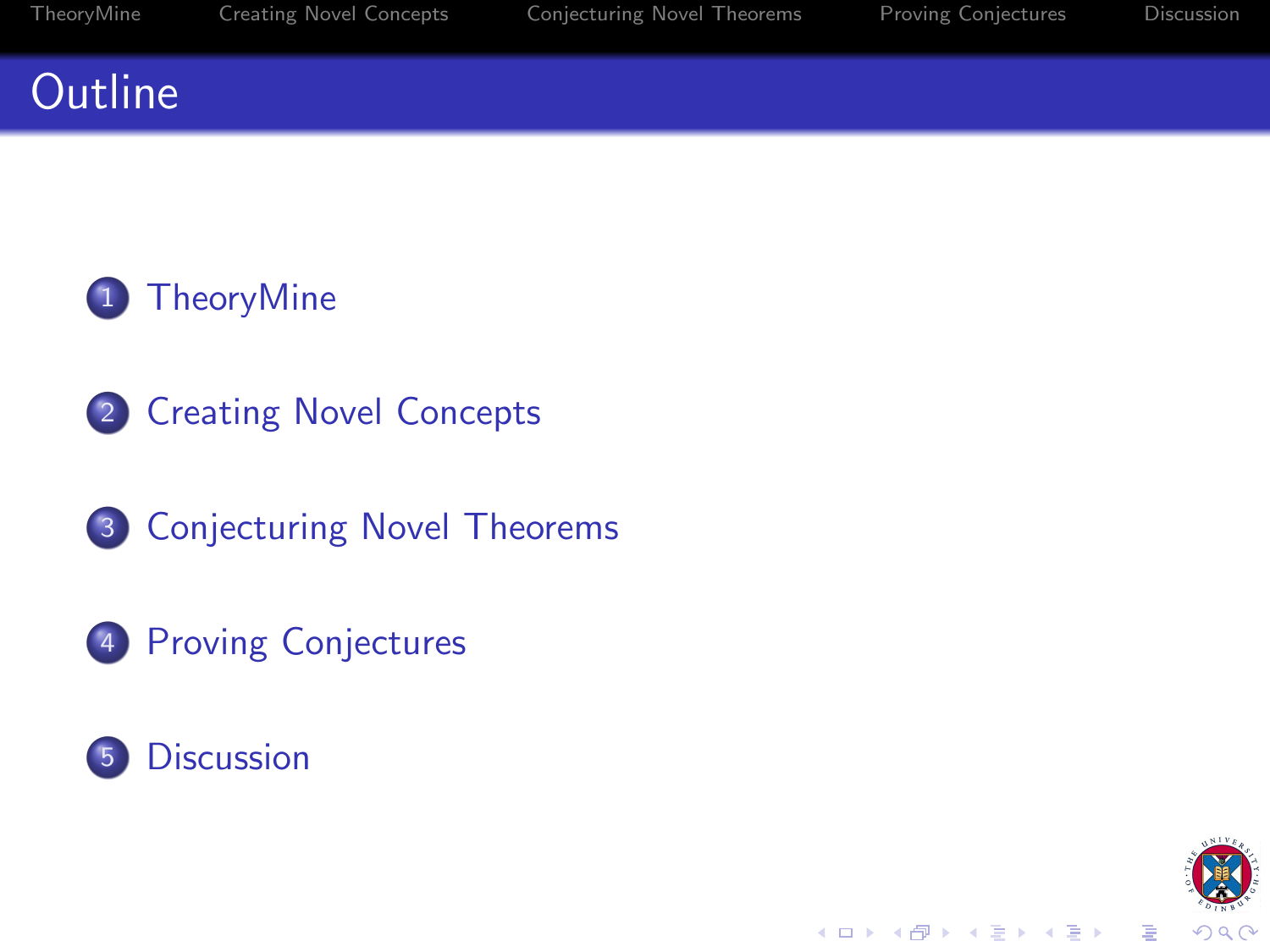$(1 - \epsilon)$  and  $(1 - \epsilon)$  and  $(1 - \epsilon)$ 

# TheoryMine

# theory[mine]

- TheoryMine is a spin-out company in the novelty gift market.
	- www.theorymine.co.uk
- **•** Generates novel theorems for customers to name.
- Theorems are inductive consequences of recursively defined functions and types.
- Certificate summarises: theorem plus type and function definitions.
- <span id="page-2-0"></span>**• Theorem purchase not new, cf l'Hospital's Rule.**



B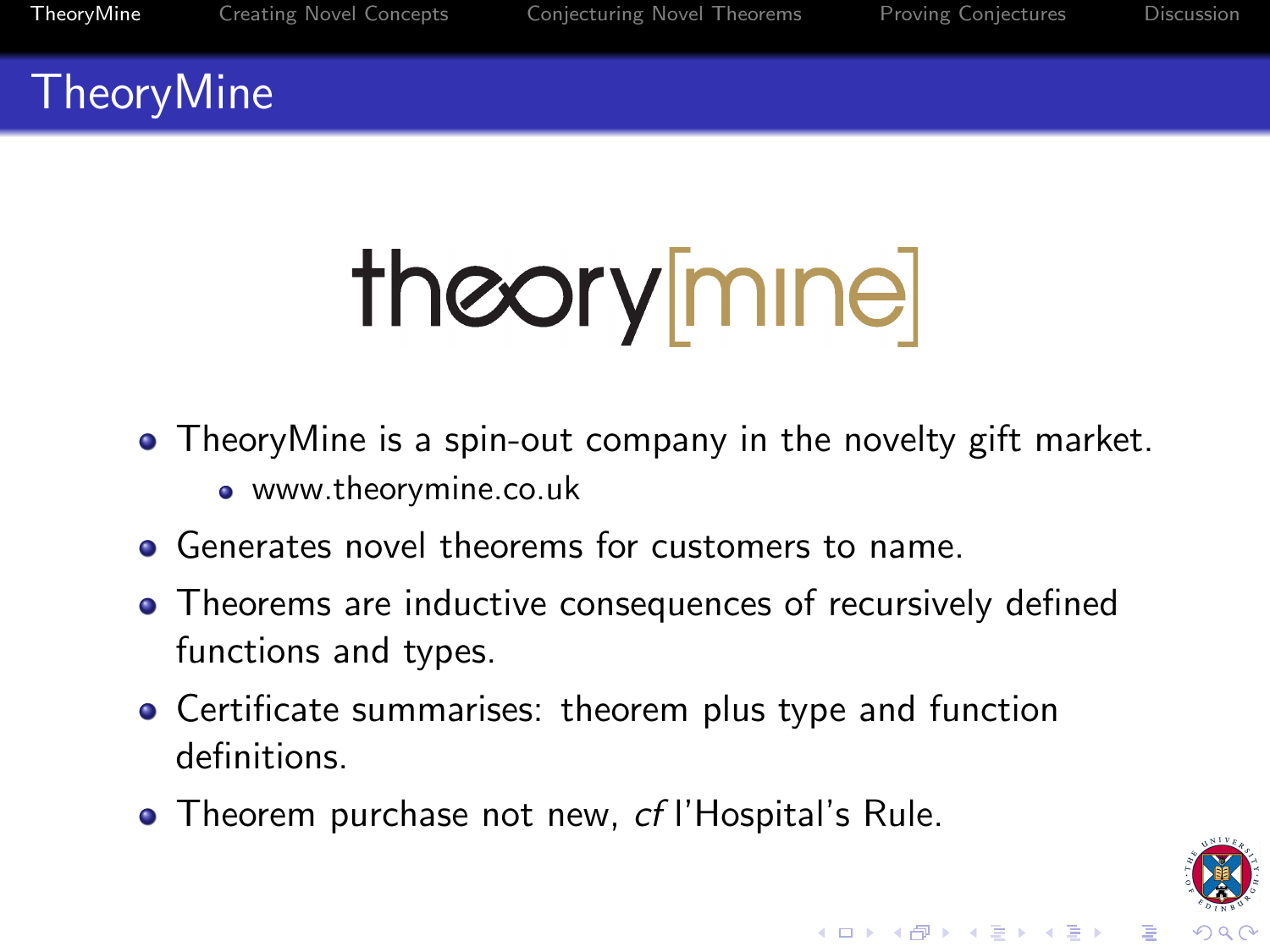# Example Certificate





Þ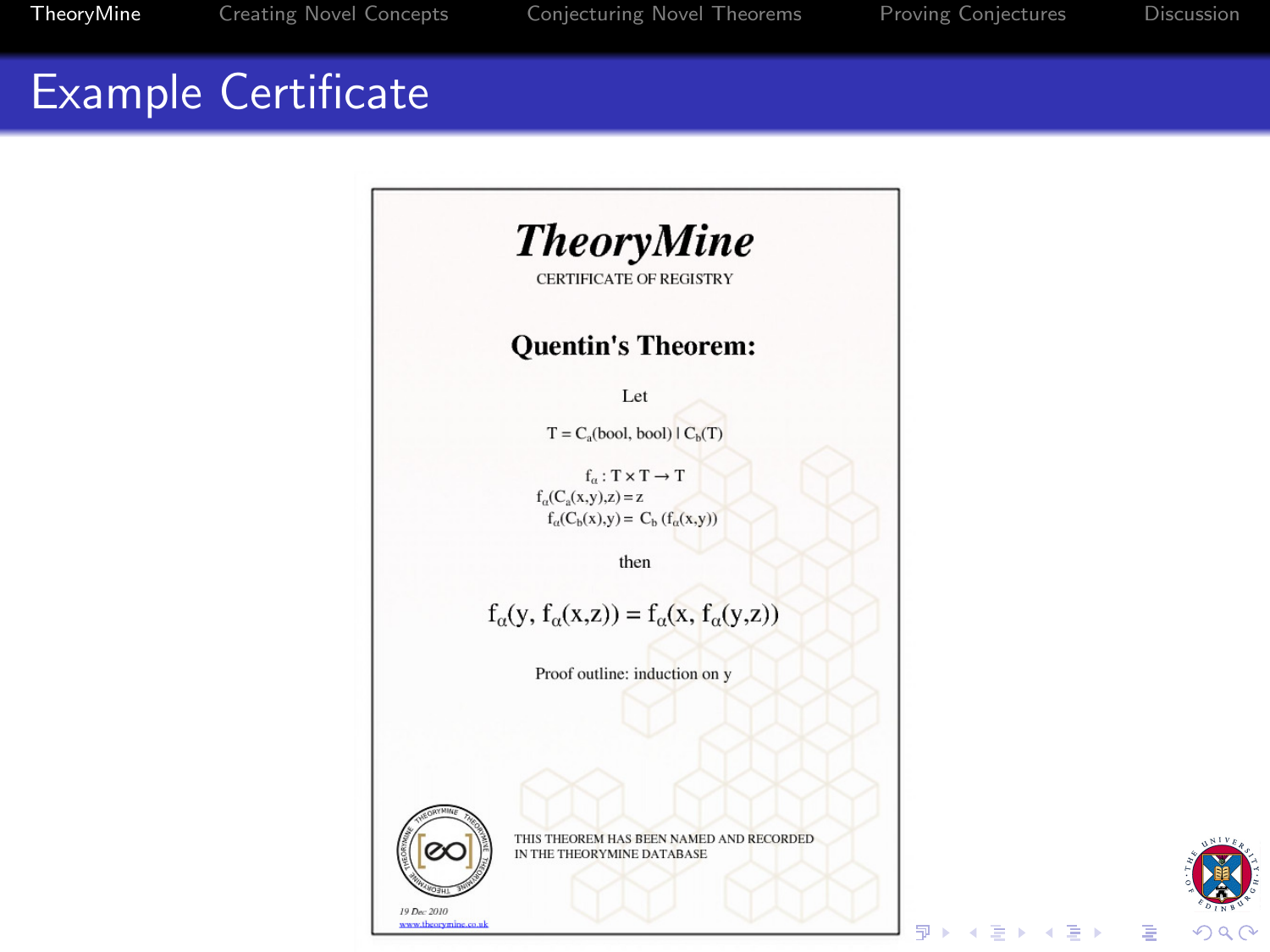# Creating Novel Theorems

- Novel recursive mathematical objects are created, e.g.,
- Recursive mathematical functions on these objects are created, e.g.,
- Modestly interesting conjectures are generated from these functions, e.g.,
- Obviously false conjectures are filtered out.
- Inductive proof plans and critics drive interactive theorem prover to try to prove the survivors.

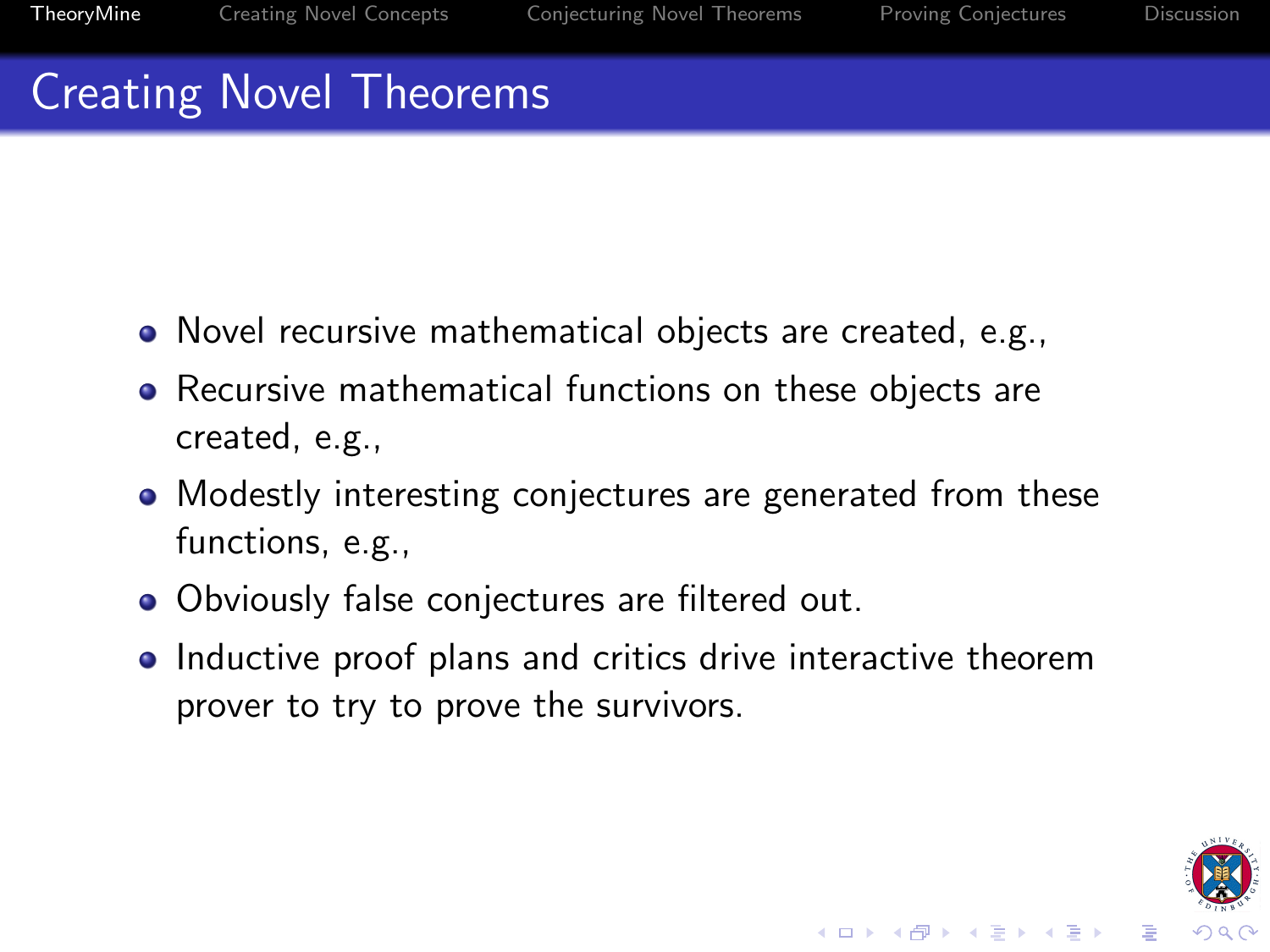# Creating Recursive Theories

- IsaWannaThm was UG project of Flaminia Cavallo.
- It generates a set of recursive types.
- It generates some recursive functions over these types.
- These two choices provide a recursive theory.
	- Note that theories are purely definitional, so consistent.
	- Type and function spaces are both infinite,
	- but size limits imposed to ensure tractability.
- It uses IsaCoSy to generate inductive conjectures in this theory.
	- Note that all functions must appear in each conjecture.
- <span id="page-5-0"></span>• IsaCoSy uses IsaPlanner to prove them.

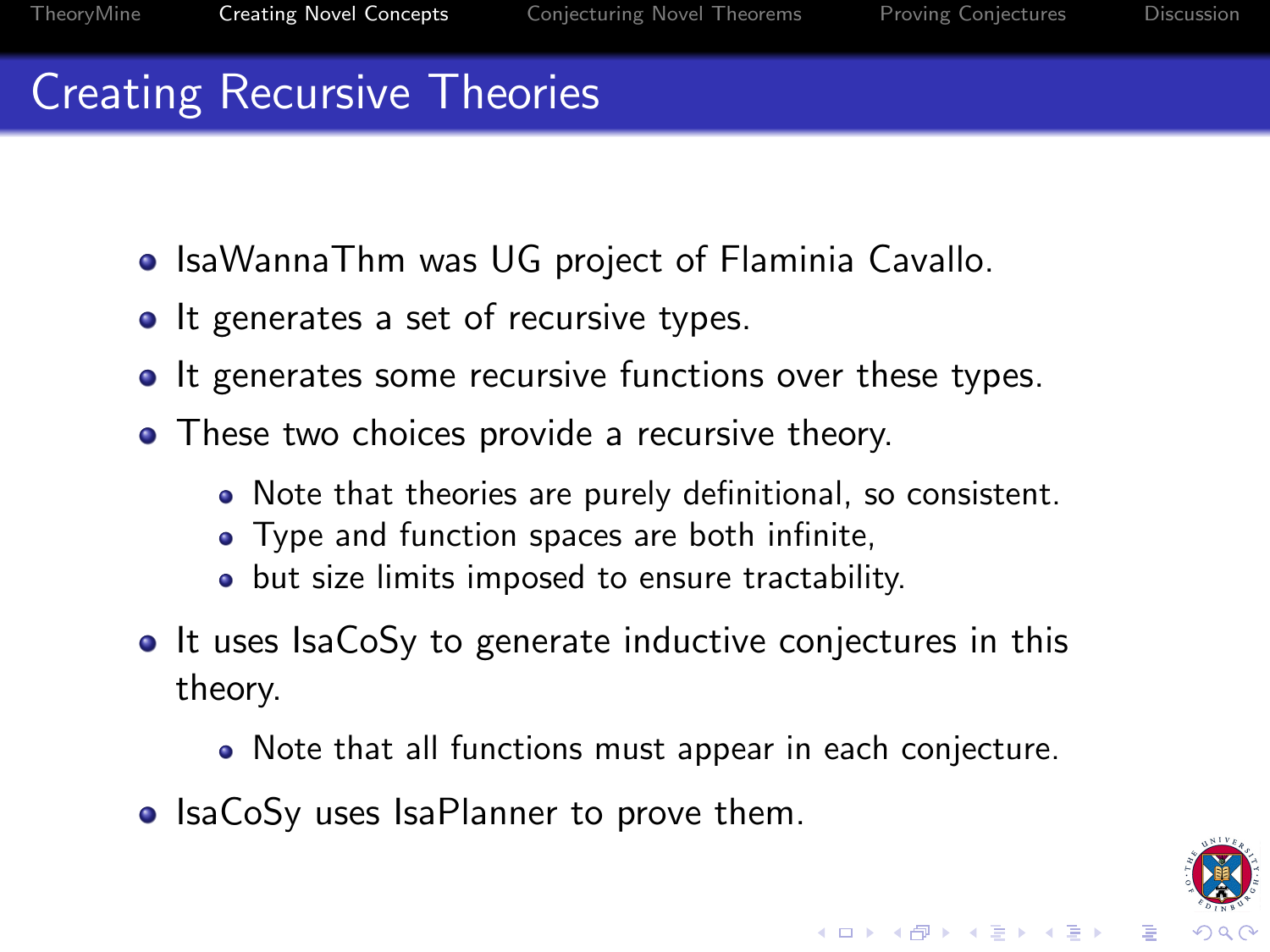$(1 - \epsilon)$  and  $(1 - \epsilon)$  and  $(1 - \epsilon)$ 

# Creating Recursive Types

Example type definition (from certificate):

$$
T :: = C_a(Bool,Bool) | C_b(T)
$$

Like four-coloured 'natural numbers':  $0.1.2,..., 0.1.2,..., ...$ 

## • Grammar for generating novel recursive types.

- Within resource limits, incrementally generate all possible types.
- From initial set of types, e.g., Bool and  $N$ .
- Vary number of constructor functions.
- Vary their arity and types of their arguments.
- Filter out any already in Isabelle library.

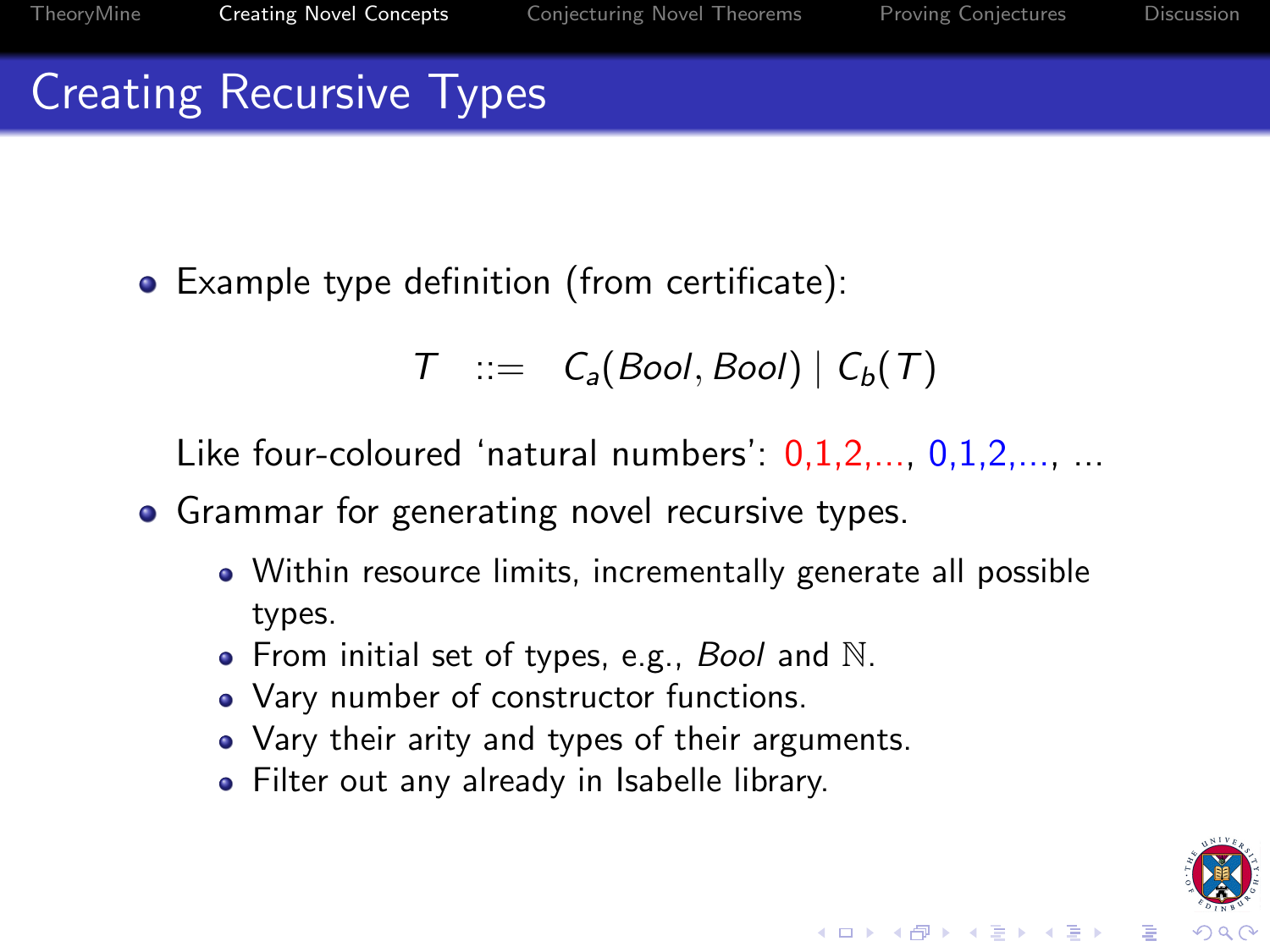# Creating Recursive Functions

Example function definition (from certificate):

$$
f_{\alpha} : T \times T \mapsto T
$$
  

$$
f_{\alpha}(C_a(x, y), z) ::= z
$$
  

$$
f_{\alpha}(C_b(x), y) ::= C_b(f_{\alpha}(x, y))
$$

A coloured version of addition:  $f_{\alpha}(2,3) = 5$ 

NB - number inherits colour of second argument.

- <span id="page-7-0"></span>**•** Grammar for generating simple structurally recursive functions.
	- Within resource limits, incrementally generate all possible functions.
	- Use IsaCoSy to generate function bodies.
	- Can use initial and previously defined functions.
	- Reject non-terminating functions using Isabelle's function package.



 $\bar{\Xi}$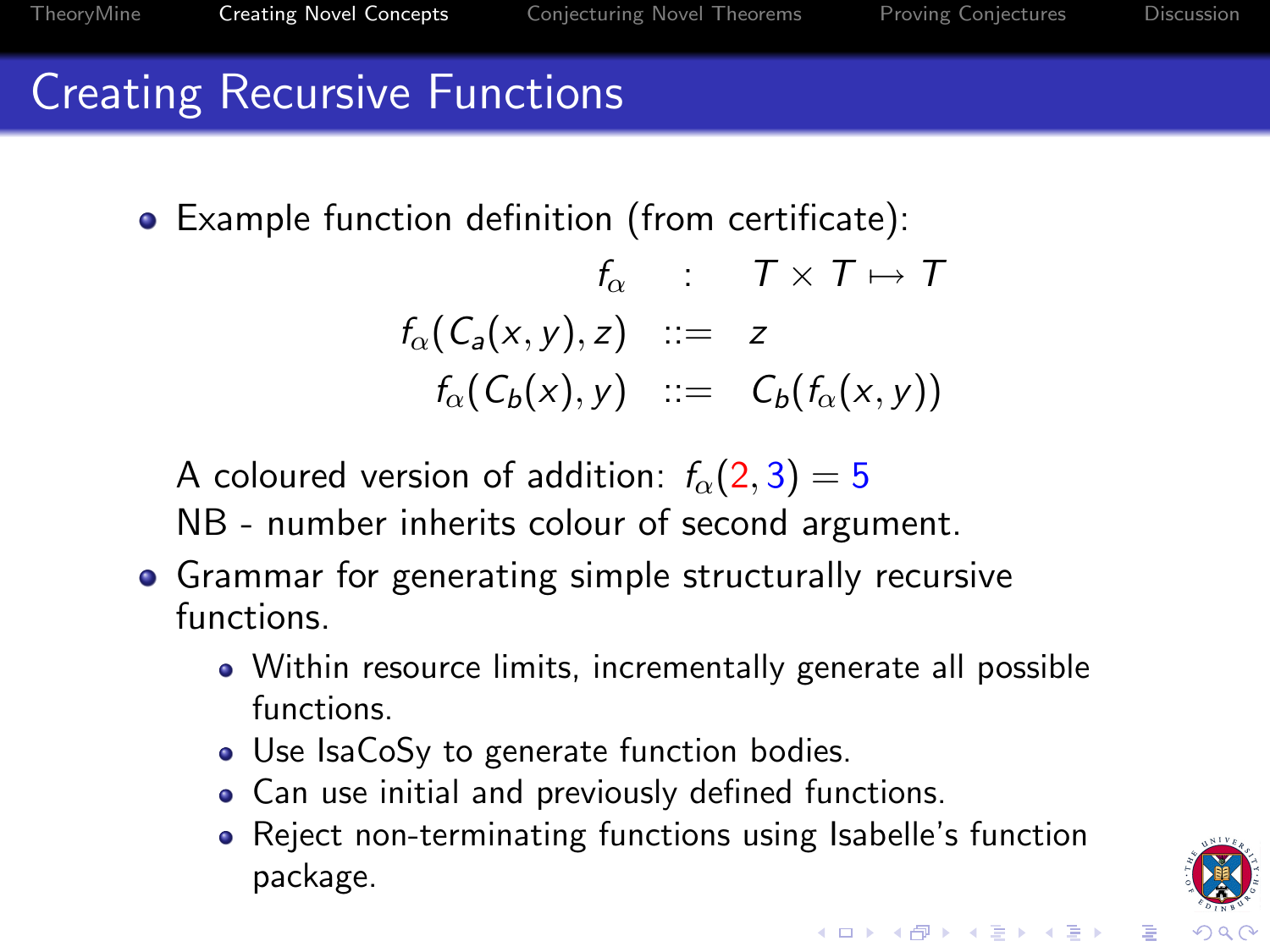# Creating Conjectures

- IsaCoSy was PhD project of Moa Johansson.
- Used by TheoryMine to generate inductive conjectures for any recursive theory, e.g.,

$$
f_{\alpha}(x, f_{\alpha}(y, z)) = f_{\alpha}(y, f_{\alpha}(x, z))
$$

A contextual commutativity.

- TheoryMine conjectures are quantifier-free equations between irreducible terms.
- Within resource limits, incrementally generates all possible such conjectures.
- Non-theorems filtered out by Isabelle's Quickcheck counter-example finder, e.g.,

$$
f_{\alpha}(x, y) = f_{\alpha}(y, x)
$$
  $f_{\alpha}(2, 3) = 5 \neq 5 = f_{\alpha}(3, 2)$ 

<span id="page-8-0"></span>**•** Survivors sent to IsaPlanner to be prov[ed.](#page-7-0)



E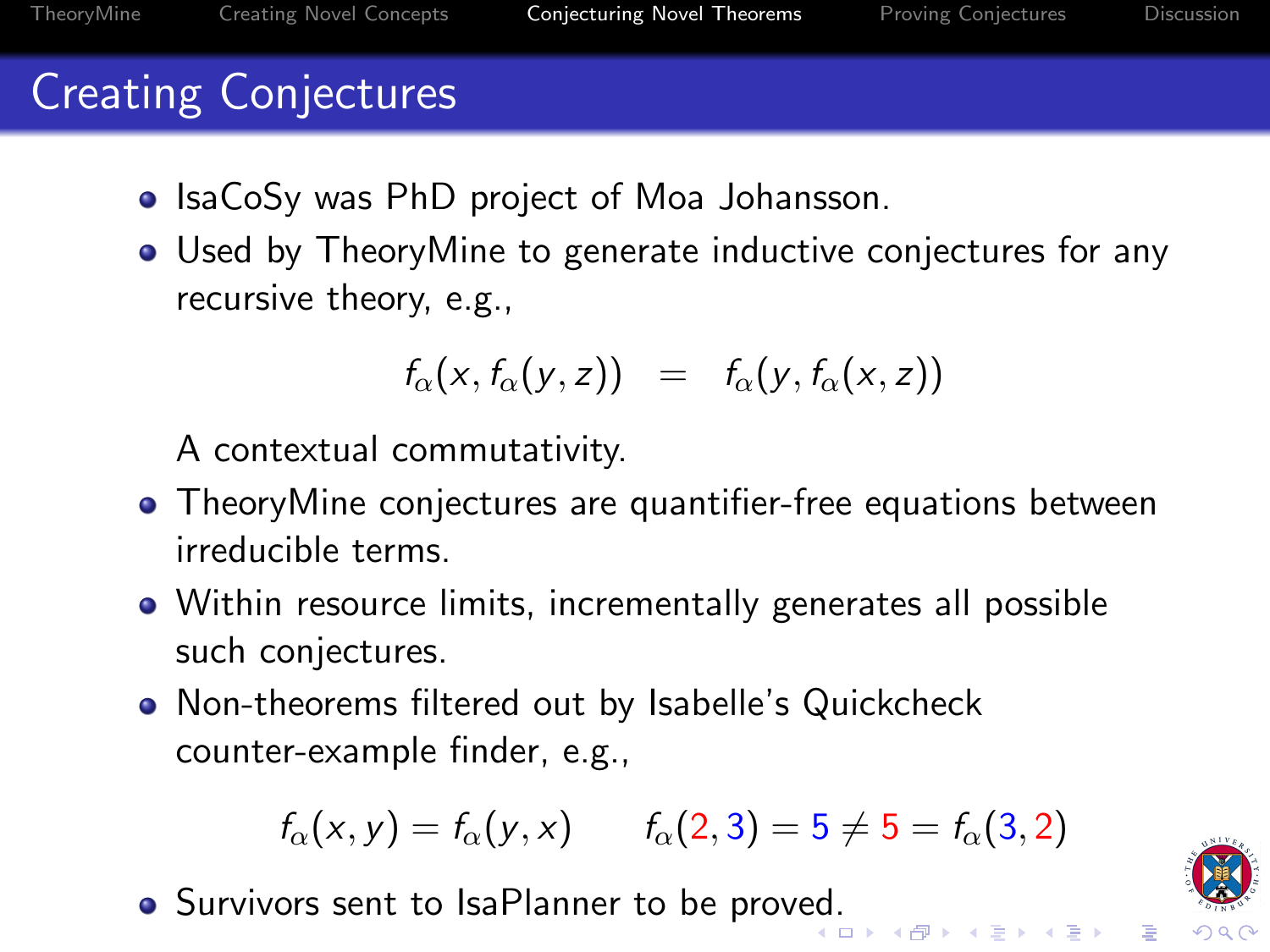# IsaCoSy's Irreducible Term Generation

- Irreducibility ensures that conjectures:
	- Are in normal form, so simplest expression of result.
	- Are not rewrite consequence of definitions and previous theorems.
	- That is, induction (or backwards rewriting) is required to prove them.
	- Therefore, have some intrinsic merit.
- Constraints ensure reducible terms are not generated.
	- Definitions and theorems are oriented as rewrite rules, e.g.,  $f(c(x)) \Rightarrow t$ .
	- A new constraint is then imposed to ban generation of (sub-)terms of form  $f(c(\ldots))$ .
	- Constraint set grows with new definitions and theorems.
- IsaCoSy also generates bodies of function definitions.

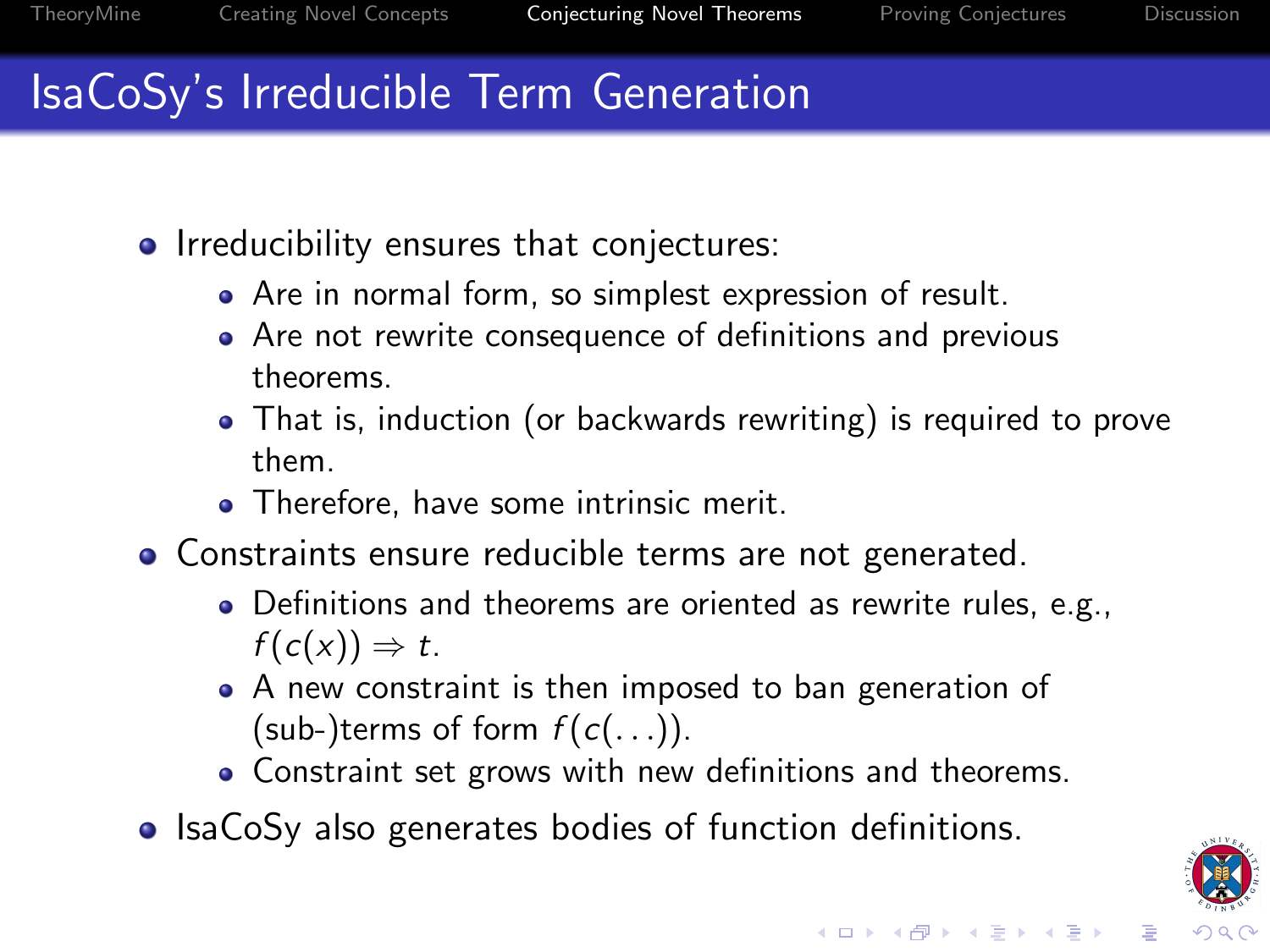# Guiding Inductive Proofs

- IsaPlanner was originally PhD project of Lucas Dixon.
- Uses proof planning to guide Isabelle on inductive conjectures.
	- Uses rippling and proof critics.
	- Proofs entirely automatic.
	- High success rate on simple theorems.
- Example theorems for  $T + f_{\alpha}$  theory:

The Richard Scott Russell Theorem:

$$
f_{\alpha}(x, C_b(y)) = C_b(f_{\alpha}(x, y))
$$

The Herdman Theorem:

$$
f_{\alpha}(f_{\alpha}(x,y),z) = f_{\alpha}(x,f_{\alpha}(y,z))
$$

<span id="page-10-0"></span>Quentin's Theorem

$$
f_{\alpha}(y, f_{\alpha}(x, z)) = f_{\alpha}(x, f_{\alpha}(y, z))
$$

イロメ 不優 メイミメイミメ



B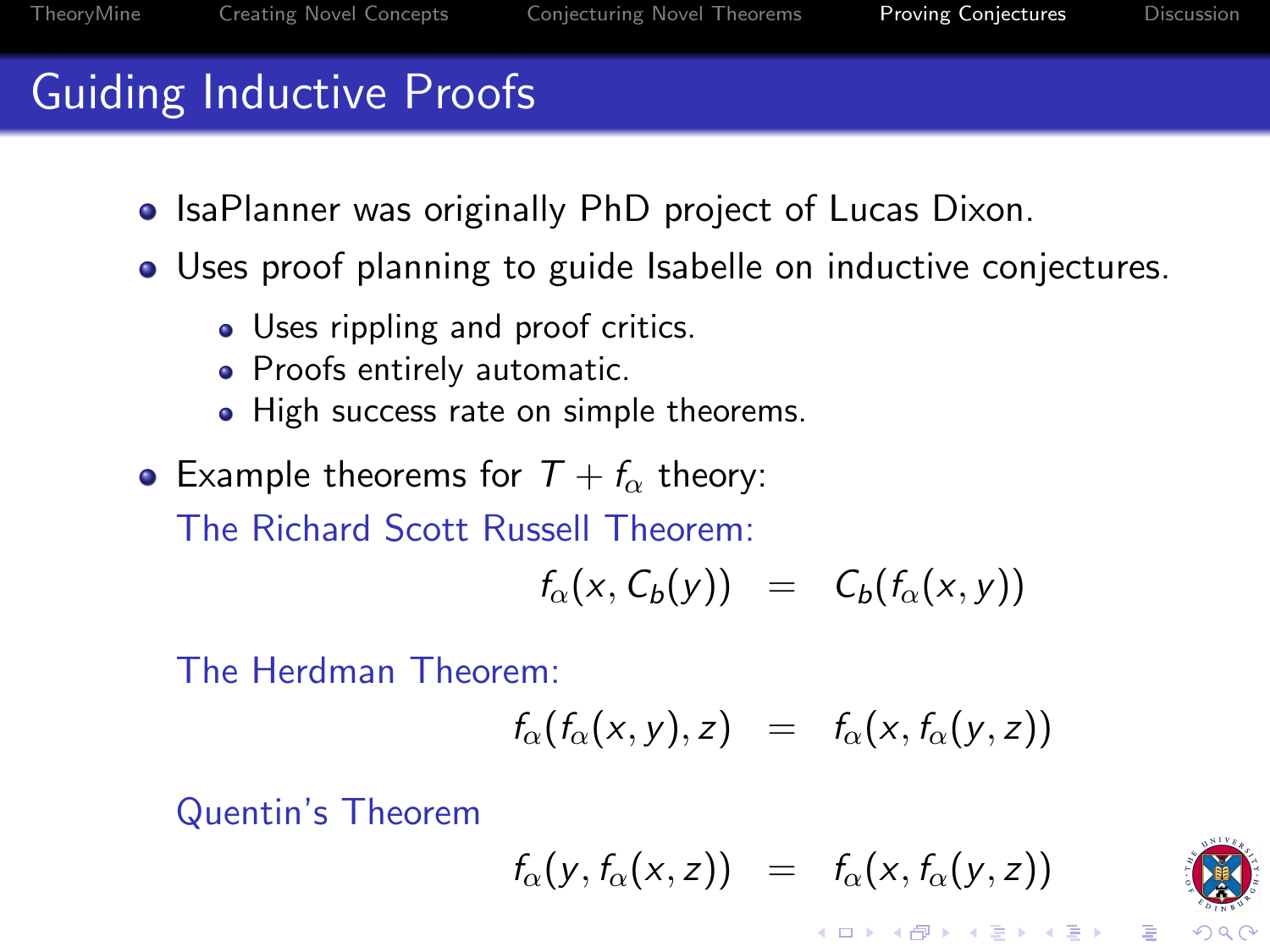$(1 - \epsilon)$  and  $(1 - \epsilon)$  and  $(1 - \epsilon)$ 

# Proving Inductive Theorems

- Isabelle is generic, interactive proof assistant from Cambridge and Munich.
- Classical, higher-order logic most popular theory,
	- which is what we use.
- LCF-style prover with small, trusted core of logical rules,
	- **•** provides very high level assurance of correctness.
- Tactic-driven by IsaPlanner.
- Also includes Quickcheck counter-example finder.

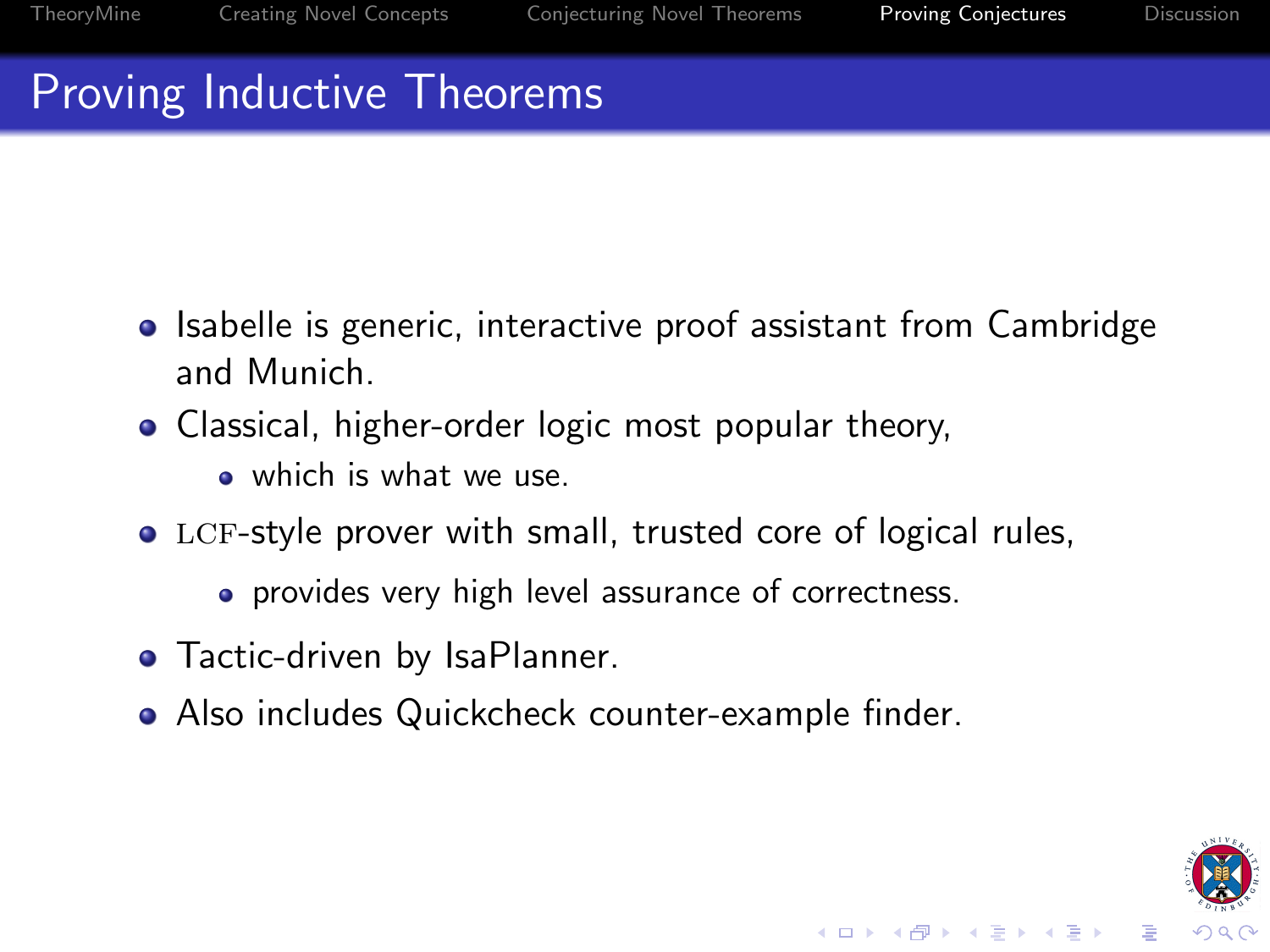# Explanation of Design Decisions

The following TheoryMine features are crucial to its business model:

- Restriction to purely definitional theories ensures consistency.
- Isabelle's LCF-style architecture ensures correctness.
- IsaPlanner's proof planning provides automatic proof.
- IsaCoSy's irreducibility heuristic ensures intrinsic interest of theorems.
- <span id="page-12-0"></span>• IsaWannaThm's meta-grammars generate a huge number of novel theories.
	- And hence theorems. Estimated at 10<sup>16</sup>.